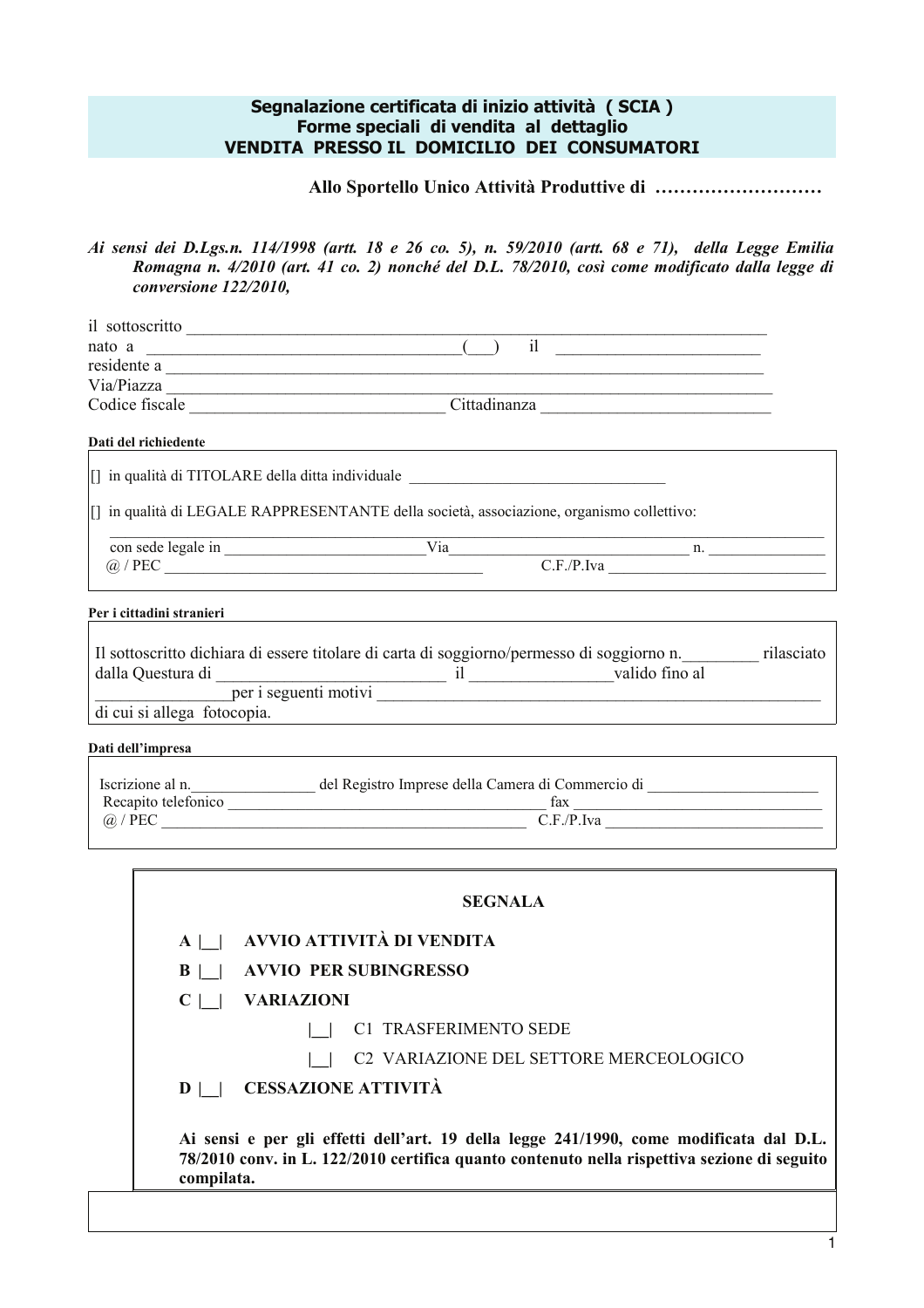# SEZIONE A - AVVIO DELL'ATTIVITÀ

| <b>INDIRIZZO DELL'ATTIVITÀ</b>                                               |     |  |
|------------------------------------------------------------------------------|-----|--|
| Comune                                                                       | CAP |  |
| Via/Viale/Piazza                                                             | n.  |  |
| <b>SETTORE O SETTORI MERCEOLOGICI</b><br><b>Alimentare</b><br>Non alimentare |     |  |

| SEZIONE B - AVVIO PER SUBINGRESSO                                                                                                                                                                                                                                                                  |
|----------------------------------------------------------------------------------------------------------------------------------------------------------------------------------------------------------------------------------------------------------------------------------------------------|
| <b>INDIRIZZO DELL'ATTIVITÀ</b>                                                                                                                                                                                                                                                                     |
|                                                                                                                                                                                                                                                                                                    |
| Comune Comune CAP                                                                                                                                                                                                                                                                                  |
|                                                                                                                                                                                                                                                                                                    |
| SETTORE O SETTORI MERCEOLOGICI E RELATIVE SUPERFICI DI VENDITA                                                                                                                                                                                                                                     |
| <b>Alimentare</b><br>Non alimentare                                                                                                                                                                                                                                                                |
| <b>SUBENTRA ALL'IMPRESA</b>                                                                                                                                                                                                                                                                        |
| C.F.P.Iva                                                                                                                                                                                                                                                                                          |
| A seguito di:<br>Compravendita<br><b>Fallimento</b><br>Affitto d'azienda<br><b>Successione</b><br><b>Donazione</b><br><b>Fusione</b><br>Reintestazione a seguito di scadenza del contratto d'affitto d'azienda<br>Reintestazione a seguito di scioglimento del contratto _________________________ |
| Ad eccezione dei casi di reintestazione, indicare gli estremi dell'atto n. _______ in data<br><u>notaio processo de la contrada de la contrada de la contrada de la contrada de la contrada de la contrada de l</u>                                                                                |
| In corso di registrazione, come risulta dall'allegata dichiarazione del notaio                                                                                                                                                                                                                     |
| N.B.<br>A norma dell'art. 2556 c.c. per i contratti di trasferimento di proprietà o gestione d'azienda occorre la<br>registrazione dell'atto presso il notaio.                                                                                                                                     |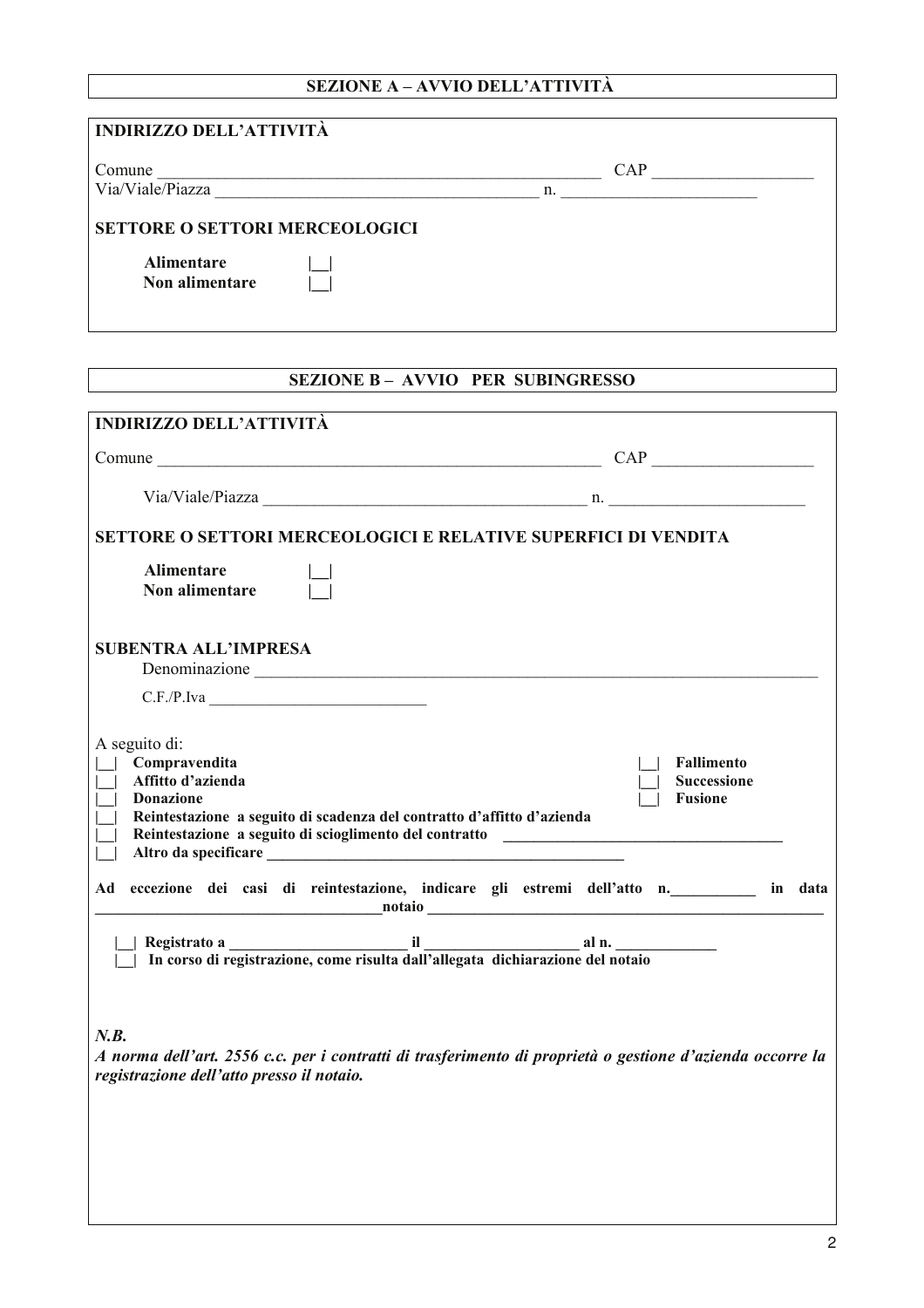| <b>SEZIONE C - VARIAZIONI</b>                                                                                                                                                                                  |  |  |
|----------------------------------------------------------------------------------------------------------------------------------------------------------------------------------------------------------------|--|--|
|                                                                                                                                                                                                                |  |  |
|                                                                                                                                                                                                                |  |  |
| <b>SETTORE O SETTORI MERCEOLOGICI</b><br>- Alimentare<br>- Non alimentare                                                                                                                                      |  |  |
| SUBIRÀ LE VARIAZIONI DI CUI ALLE SEZIONI: C1    C2                                                                                                                                                             |  |  |
| <b>SEZIONE C1 - TRASFERIMENTO SEDE</b>                                                                                                                                                                         |  |  |
| SARÀ TRASFERITA AL NUOVO INDIRIZZO:<br>COMUNE $\qquad \qquad \qquad \qquad \qquad \qquad \text{CAP} \qquad \qquad \text{CAP}$                                                                                  |  |  |
| <b>SEZIONE C2 - VARIAZIONE DEL SETTORE MERCEOLOGICO 3)</b>                                                                                                                                                     |  |  |
| IL SETTORE ALIMENTARE SARÀ SOSTITUITO CON IL SETTORE NON ALIMENTARE<br>IL SETTORE NON ALIMENTARE SARÀ SOSTITUITO CON IL SETTORE ALIMENTARE *<br>SARÀ AGGIUNTO IL SETTORE<br>Alimentare *    <br>Non alimentare |  |  |
| * Per poter aggiungere il settore alimentare è necessario possedere i requisiti professionali e compilare<br>l'allegatoB.                                                                                      |  |  |
| SEZIONE D - CESSAZIONE ATTIVITÀ                                                                                                                                                                                |  |  |
| Via/Viale/Piazza                                                                                                                                                                                               |  |  |
| <b>SETTORE O SETTORI MERCEOLOGICI</b><br>- Alimentare<br>- Non alimentare                                                                                                                                      |  |  |
| PER:<br><b>CESSA DAL</b>                                                                                                                                                                                       |  |  |
| Trasferimento in proprietà<br>Trasferimento in gestione dell'esercizio<br>Chiusura definitiva dell'esercizio                                                                                                   |  |  |
| INDICARE PER ESTESO, AI SENSI DEL D.P.R. 581/95, QUALUNQUE SIA LA SEZIONE COMPILATA -<br>ESCLUSO IL CASO DI CESSAZIONE - L'ATTIVITÀ ESERCITATA O CHE SI INTENDE ESERCITARE                                     |  |  |

ESCLUSO IL CASO DI CESSAZIONE - L'ATTIVITA ESERCITATA O CHE SI INTENDE ESERCITARE<br>FACENDO RIFERIMENTO ALLE CATEGORIE INDICATE O DA INDICARE AL REGISTRO DELLE **IMPRESE** 

| Attività prevalente |  |
|---------------------|--|
| Attività secondaria |  |
|                     |  |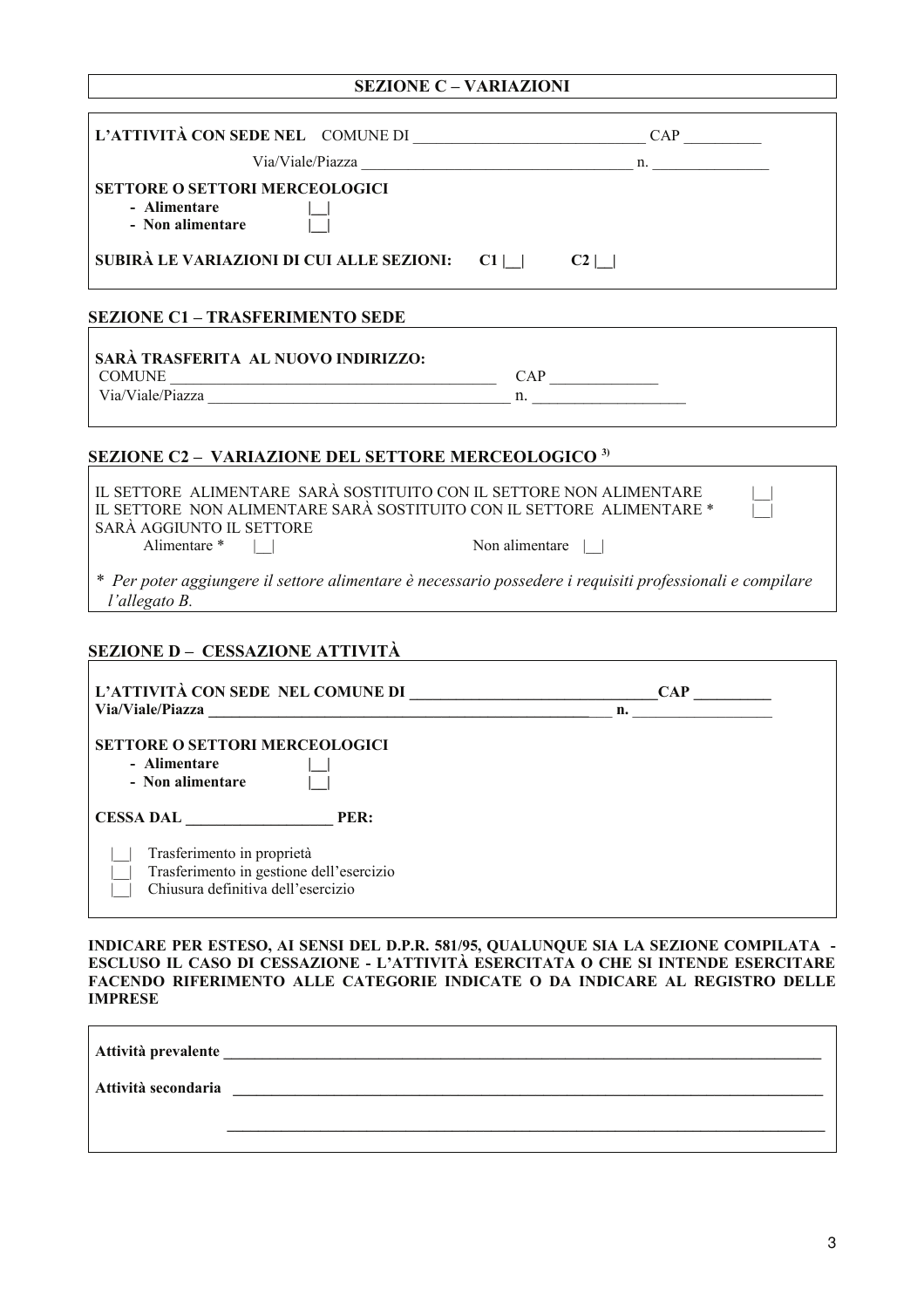#### Dichiarazione sostitutiva di certificazione e di atto di notorietà (Articoli 46 e 47 del D.P.R. n. 445/2000)

#### Ai fini di cui sopra il sottoscritto, consapevole di quanto previsto dalla legge 241/1990 e, in particolare, dall'art. 19 (commi 3 e 6) riportato alla fine del presente modello

#### **DICHIARA**

#### a) di non essere nelle condizioni ostative di cui all'art. 71 del D.lgs. 59/2010 riportate a fine modello.

N.B. In caso di società ciascun socio di società in nome collettivo o di società in accomandita semplice o per azioni e ciascun legale rappresentante e amministratore delle persone giuridiche deve compilare l'allegato A. Per i consorzi e le società consortili, la dichiarazione deve riguardare anche i consorziati che detengono una partecipazione superiore al 10%.

#### b) In relazione ai prodotti alimentari (da compilare SOLO per il commercio di prodotti alimentari)

- [] allega la sottoindicata notifica ai fini della registrazione presso l'Azienda U.S.L. di Modena ai sensi del Regolamento CE 852/2004 e della Determinazione della Regione Emilia Romagna n.16842 del  $27/12/2011$ :
	- () Modello A1 (notifica ai fini della registrazione iniziale)
	- () Modello A1 ter (comunicazione di modifiche strutturali e/o impiantistiche e/o produttive di attività già registrate)

#### 

I modelli sono disponibili sul sito dell'Azienda U.S.L.di Modena oppure possono essere scaricati dal sito del Comune sotto la voce "Notifiche sanitarie". Il modello (A1 o A1 ter) dovrà essere compilato, firmato e, quindi scansionato e allegato alla pratica in oggetto unitamente alla copia della ricevuta di pagamento dei diritti a favore dell'Azienda USL.

#### Dichiara, altresì

#### Il di utilizzare un magazzino/deposito ubicato in Comune di

**Via/Piazza** 

 $\Box$ 

Il di non utilizzare magazzini o depositi in quanto i prodotti alimentari non sono tenuti in giacenza poichè il passaggio avviene direttamente fra i propri fornitori e i propri clienti.

n.

#### c) relativamente ai requisiti professionali per il commercio di alimenti e bevande dichiara

- di essere **TITOLARE DI DITTA INDIVIDUALE** e di essere in possesso dei requisiti professionali di cui all'art. 71 del D.lgs.59/2010, come meglio specificato nell'allegato B.
- di essere LEGALE RAPPRESENTANTE DELLA SOCIETÀ indicata in premessa e che  $\Box$ PREPOSTO al commercio di prodotti alimentari è il signor:

che ha compilato la dichiarazione di cui all'allegato B.

N.B. In caso di ditta individuale i requisiti professionali devono essere posseduti necessariamente dal titolare della ditta stessa, e ciò anche se questo si avvale di un preposto.

In caso di società, i requisiti professionali devono essere posseduti dal legale rappresentante, il quale, qualora non ne sia in possesso, deve designare un preposto.

d'esercizio e che tali locali se che dell'esercizio e che tali locali sono di proprietà di

e) di aver rispettato le norme edilizie, urbanistiche e quelle relative alla destinazione d'uso in quanto (indicare alternativamente):

indicare gli estremi della concessione edilizia, permesso o DIA che ha legittimato lo stato esistente qualora non esista alcun atto abilitativo indicare il numero di foglio, mappale e subalterno catastale)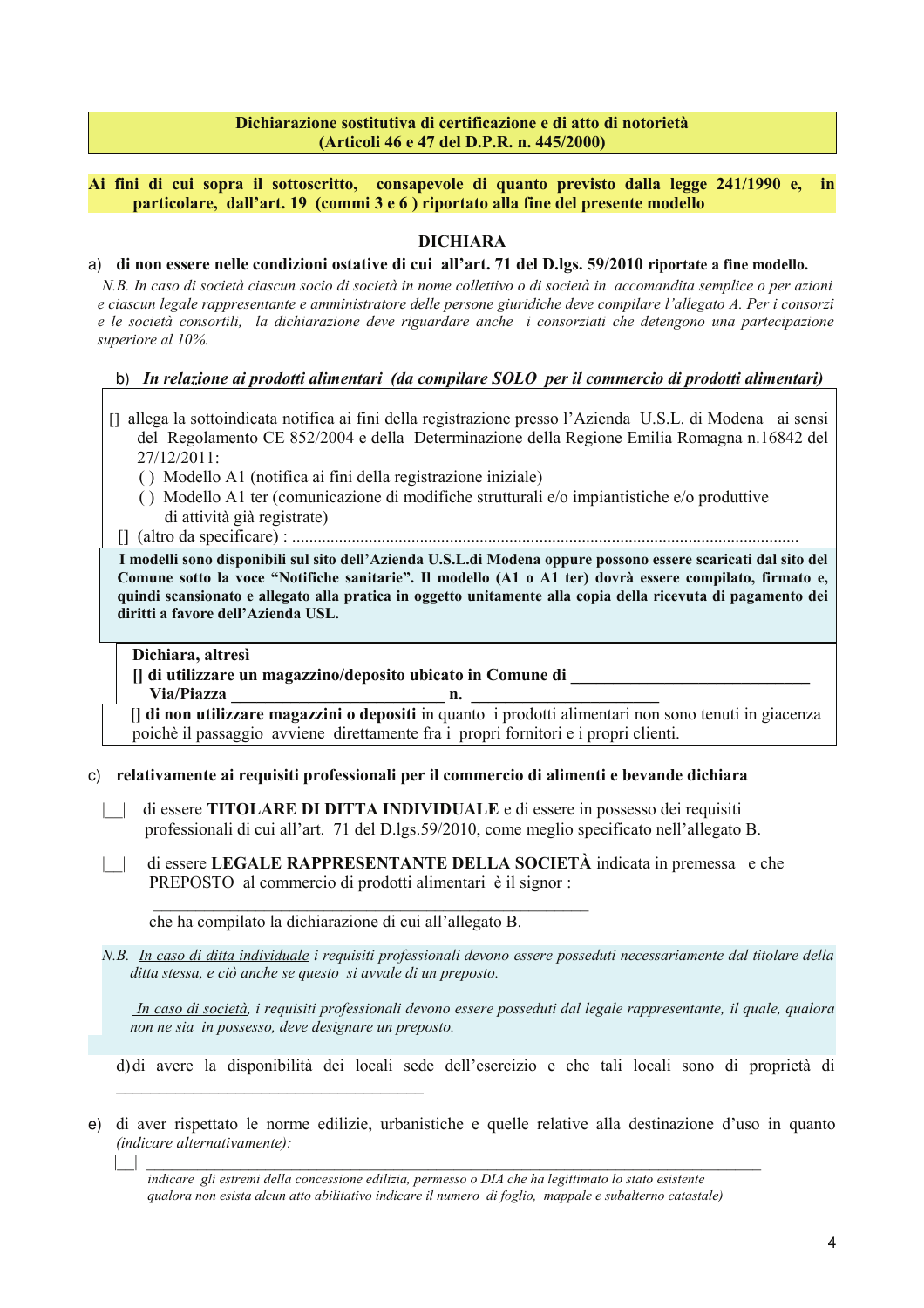| | si allega asseverazione di un tecnico abilitato corredata dagli elaborati tecnici necessari per consentire le verifiche di competenza dell'amministrazione.

f) di essere a conoscenza di quanto previsto dal Regolamento locale di polizia urbana /....... In materia di commercio.

#### Da compilare solo in caso di inizio attività o subingresso:

| g) | di essere a conoscenza che il commercio di determinati prodotti è soggetto a norme speciali (art. 26<br>del D.lgs. 114/1998). In particolare, il sottoscritto dichiara:                                                  |
|----|--------------------------------------------------------------------------------------------------------------------------------------------------------------------------------------------------------------------------|
|    | di trattare i prodotti sotto elencati e contrassegnati per i quali è autorizzato alla vendita<br>che tratterà i prodotti sotto elencati e contrassegnati dopo aver conseguito la relativa<br>autorizzazione/abilitazione |
|    | Animali da compagnia : SCIA di cui alla L.R. 5/2005 sul benessere animale                                                                                                                                                |
|    | Arte, Antiquariato, Cose usate : SCIA di cui all'art. 126 del TULPS                                                                                                                                                      |
|    | Dispositivi medici su misura di cui al D.Lgs 46/1997, D.M. 23/7/1998 e 3/2/00 (esclusi ottici)<br>presso                                                                                                                 |
|    | Fitofarmaci : Autorizzazione sanitaria di cui al D.PR. 290/2001                                                                                                                                                          |
|    | Occhiali da vista e lenti a contatto: Diploma di ottico conseguito in data<br>presso<br><u>e registrato presso l'AUSL di</u> <u>in data</u><br>in data                                                                   |
|    | Oggetti preziosi : Licenza della Questura di cui all'art. 127 del TULPS n.<br>ottenuta in data                                                                                                                           |
|    | Prodotti a contenuto alcolico (quali: bevande, profumi) Licenza Agenzia delle Dogane di cui al<br>DPR 504/1995                                                                                                           |
|    | Prodotti erboristici non confezionati all'origine e preparati sul posto: diploma di erborista o laurea                                                                                                                   |
|    | Quotidiani e periodici : Autorizzazione del Comune di cui al D.lgs. 170/2001                                                                                                                                             |
|    | il sottoscritto dichiara che sono stati compilati anche:                                                                                                                                                                 |
|    | Allegato A<br><b>Allegato B</b><br>Modello A1 $\vert$ $\vert$<br>Modello A1 ter<br>e che sono allegati i documenti elencati di seguito:                                                                                  |
|    | Fotocopia di un documento di riconoscimento in corso di validità di tutti i firmatari della presente                                                                                                                     |
|    | Pratica (obbligatoria solo pe chi non firma digitalmente).                                                                                                                                                               |
|    | Per i cittadini stranieri: copia della carta di soggiorno o del permesso di soggiorno in corso di<br>validità idoneo allo svolgimento del lavoro autonomo in Italia.                                                     |
|    | In alternativa all'autocertificazione, i seguenti documenti comprovanti il possesso dei requisiti<br>professionali per chi tratta prodotti alimentari.                                                                   |
|    | In alternativa all'autocertificazione le seguenti attestazioni/asseverazioni in materia urbanistico-edilizia                                                                                                             |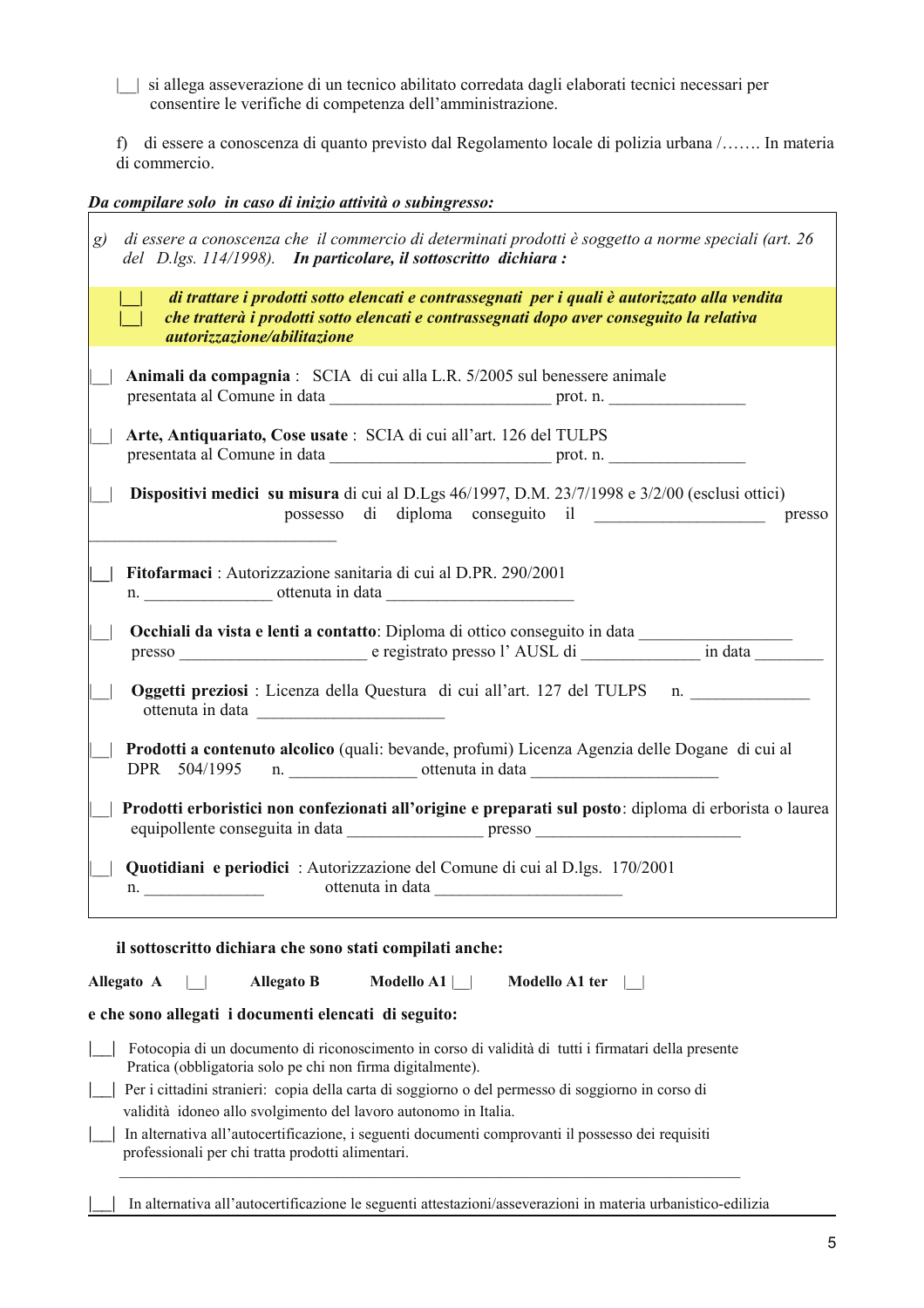| firmate da tecnici abilitati corredate dagli elaborati tecnici necessari per consentire le verifiche di<br>competenza dell'amministrazione:                                                                                                                                                                                      |  |  |
|----------------------------------------------------------------------------------------------------------------------------------------------------------------------------------------------------------------------------------------------------------------------------------------------------------------------------------|--|--|
| Eventuale dichiarazione del notaio attestante la stipula di un contratto di trasferimento d'azienda non ancora                                                                                                                                                                                                                   |  |  |
| registrato.<br>Altri documenti elencati nell'allegato Modello A1 o Modello A1 ter (solo per commercio di alimenti e bevande)                                                                                                                                                                                                     |  |  |
| Ricevuta di versameno dei diritti AUSL (solo per commercio di alimenti e bevande).                                                                                                                                                                                                                                               |  |  |
| Dichiara, altresì, di essere informato, ai sensi e per gli effetti di cui al D.lgs. 196/2003, che i dati personali<br>raccolti saranno trattati, anche con strumenti informatici, esclusivamente nell'ambito del procedimento per<br>il quale la presente dichiarazione viene resa.                                              |  |  |
| Data                                                                                                                                                                                                                                                                                                                             |  |  |
| Per eventuali comunicazioni è possibile indicare un referente (associazione, studio commerciale o altro)                                                                                                                                                                                                                         |  |  |
| $\int$ $\frac{1}{2}$ $\int$ $\frac{1}{2}$ $\int$ $\frac{1}{2}$ $\int$ $\frac{1}{2}$ $\int$ $\frac{1}{2}$ $\int$ $\frac{1}{2}$ $\int$ $\frac{1}{2}$ $\int$ $\frac{1}{2}$ $\int$ $\frac{1}{2}$ $\int$ $\frac{1}{2}$ $\int$ $\frac{1}{2}$ $\int$ $\frac{1}{2}$ $\int$ $\frac{1}{2}$ $\int$ $\frac{1}{2}$ $\int$ $\frac{1}{$<br>tel, |  |  |
| tel, tax and tax and tax and tax and tax and tax and tax and tax and tax and tax and tax and tax and tax and tax and tax and tax and tax and tax and tax and tax and tax and tax and tax and tax and tax and tax and tax and t                                                                                                   |  |  |
|                                                                                                                                                                                                                                                                                                                                  |  |  |
| Il rilascio della ricevuta di presentazione della SCIA costituisce titolo per l'avvio dell'attività.                                                                                                                                                                                                                             |  |  |
| Si tenga presente che qualora non sussistano i requisiti, salvo che sia possibile conformarsi alla<br>normativa, il Comune adotta provvedimenti di divieto di prosecuzione dell'attività.                                                                                                                                        |  |  |
| Il procedimento di controllo si conclude entro 60 giorni, salvo successiva adozione di provvedimenti in<br>autotutela.                                                                                                                                                                                                           |  |  |
| Contro i provvedimenti del Comune è possibile presentare ricorso al TAR (Tribunale Amministrativo<br>Regionale) entro 60 giorni dal loro ricevimento o, alternativamente, per soli motivi di legittimità al Capo<br>dello Stato entro 120 giorni.                                                                                |  |  |
| Responsabile del procedimento:                                                                                                                                                                                                                                                                                                   |  |  |
| fax                                                                                                                                                                                                                                                                                                                              |  |  |
| e mail and the contract of the contract of the contract of the contract of the contract of the contract of the                                                                                                                                                                                                                   |  |  |
| Ufficio per la visione degli atti :                                                                                                                                                                                                                                                                                              |  |  |
|                                                                                                                                                                                                                                                                                                                                  |  |  |

<sup>&</sup>lt;sup>1</sup>Il documento deve essere firmato con firma digitale.<br>Nel caso in cui il firmatario non disponga di firma digitale, scannerizzare il documento già compilato e firmato e<br>allegare copia di documento di identità valido.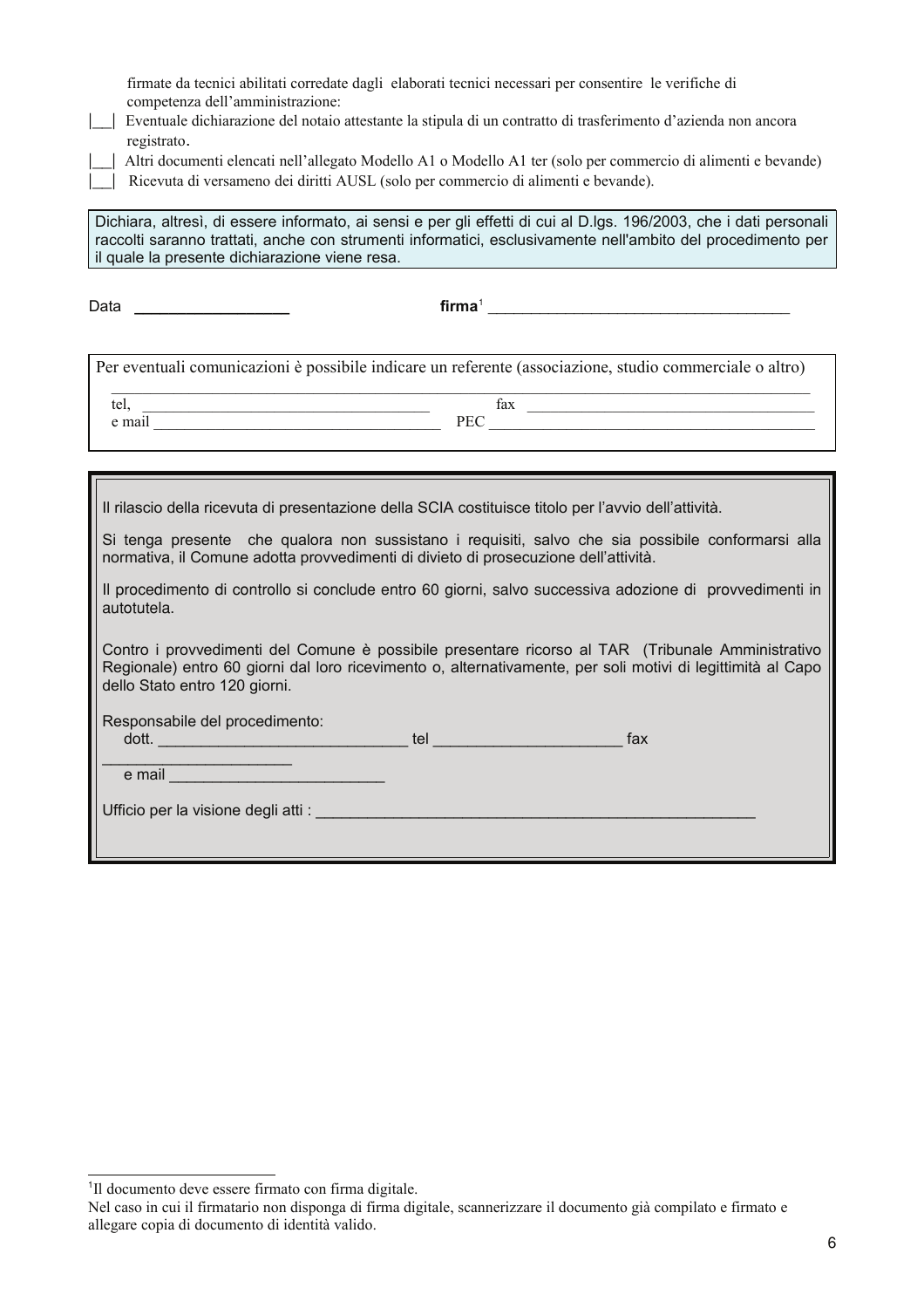### (SOLO PER LE SOCIETÀ, ASSOCIAZIONI OD ORGANISMI COLLETTIVI)

# AUTOCERTIFICAZIONI DI ALTRE PERSONE (quali soci, amministratori) INDICATE<br>ALL[IART. 2 D.P.R. n. 252/1998 RELATIVE AL POSSESSO DEI REQUISITI MORALI

| Il sottoscritto                                                                                                                                                                                                                                                                     |                                                                                                                                                                                                                                                                                                                                                                                                                                                 |  |  |
|-------------------------------------------------------------------------------------------------------------------------------------------------------------------------------------------------------------------------------------------------------------------------------------|-------------------------------------------------------------------------------------------------------------------------------------------------------------------------------------------------------------------------------------------------------------------------------------------------------------------------------------------------------------------------------------------------------------------------------------------------|--|--|
|                                                                                                                                                                                                                                                                                     | Cognome<br>Codice Fiscale<br>Codice Contradinanza<br>Cittadinanza                                                                                                                                                                                                                                                                                                                                                                               |  |  |
|                                                                                                                                                                                                                                                                                     |                                                                                                                                                                                                                                                                                                                                                                                                                                                 |  |  |
|                                                                                                                                                                                                                                                                                     |                                                                                                                                                                                                                                                                                                                                                                                                                                                 |  |  |
|                                                                                                                                                                                                                                                                                     |                                                                                                                                                                                                                                                                                                                                                                                                                                                 |  |  |
|                                                                                                                                                                                                                                                                                     | consapevole delle sanzioni penali previste dal co. 6 dell'art. 19 della L. 241/1990 (riportato a fine<br>modulo) a carico di chi dichiara o attesta falsamente l'esistenza dei requisiti o dei presupposti di legge                                                                                                                                                                                                                             |  |  |
|                                                                                                                                                                                                                                                                                     | <b>DICHIARA</b>                                                                                                                                                                                                                                                                                                                                                                                                                                 |  |  |
|                                                                                                                                                                                                                                                                                     | di non essere nelle condizioni ostative di cui all'art 71 del D.lgs. 59/2010.                                                                                                                                                                                                                                                                                                                                                                   |  |  |
| Dichiara, altresì, di essere informato, ai sensi e per gli effetti di cui al D.lgs. 196/2003, che i dati personali<br>raccolti saranno trattati, anche con strumenti informatici, esclusivamente nell'ambito del procedimento per<br>il quale la presente dichiarazione viene resa. |                                                                                                                                                                                                                                                                                                                                                                                                                                                 |  |  |
|                                                                                                                                                                                                                                                                                     | firma <sup>1</sup>                                                                                                                                                                                                                                                                                                                                                                                                                              |  |  |
|                                                                                                                                                                                                                                                                                     | ,我们也不会有什么。""我们的人,我们也不会有什么?""我们的人,我们也不会有什么?""我们的人,我们也不会有什么?""我们的人,我们也不会有什么?""我们的人                                                                                                                                                                                                                                                                                                                                                                |  |  |
| Il sottoscritto                                                                                                                                                                                                                                                                     |                                                                                                                                                                                                                                                                                                                                                                                                                                                 |  |  |
|                                                                                                                                                                                                                                                                                     |                                                                                                                                                                                                                                                                                                                                                                                                                                                 |  |  |
|                                                                                                                                                                                                                                                                                     | Cognome<br>Codice Fiscale<br>Codice Fiscale<br>Cittadinanza                                                                                                                                                                                                                                                                                                                                                                                     |  |  |
|                                                                                                                                                                                                                                                                                     |                                                                                                                                                                                                                                                                                                                                                                                                                                                 |  |  |
|                                                                                                                                                                                                                                                                                     |                                                                                                                                                                                                                                                                                                                                                                                                                                                 |  |  |
| consapevole delle sanzioni penali previste dal co. 6 dell'art. 19 della L. 241/1990 (riportato a fine<br>modulo) a carico di chi dichiara o attesta falsamente l'esistenza dei requisiti o dei presupposti di legge                                                                 |                                                                                                                                                                                                                                                                                                                                                                                                                                                 |  |  |
|                                                                                                                                                                                                                                                                                     | <b>DICHIARA</b>                                                                                                                                                                                                                                                                                                                                                                                                                                 |  |  |
| di non essere nelle condizioni ostative di cui all'art 71 del D.lgs. 59/2010.                                                                                                                                                                                                       |                                                                                                                                                                                                                                                                                                                                                                                                                                                 |  |  |
| Dichiara, altresì, di essere informato, ai sensi e per gli effetti di cui al D.lgs. 196/2003, che i dati personali<br>raccolti saranno trattati, anche con strumenti informatici, esclusivamente nell'ambito del procedimento per<br>il quale la presente dichiarazione viene resa. |                                                                                                                                                                                                                                                                                                                                                                                                                                                 |  |  |
|                                                                                                                                                                                                                                                                                     | firma <sup>1</sup><br>Data                                                                                                                                                                                                                                                                                                                                                                                                                      |  |  |
| N.B.                                                                                                                                                                                                                                                                                |                                                                                                                                                                                                                                                                                                                                                                                                                                                 |  |  |
|                                                                                                                                                                                                                                                                                     | In caso di società ciascun socio di società in nome collettivo o di società in accomandita semplice o per azioni<br>e ciascun legale rappresentante e amministratore delle persone giuridiche deve compilare l'allegato A. Per i<br>consorzi e le società consortili, la dichiarazione deve riguardare anche i consorziati che detengono una<br>nartecinazione superiore al 10% In caso di necessità duplicare il presente modello "Allegato A" |  |  |

<sup>&</sup>lt;sup>1</sup> Il documento deve essere firmato con firma digitale.

Nel caso in cui il firmatario non disponga di firma digitale, scansionare il documento già compilato e firmato e allegare copia di documento di identità valido.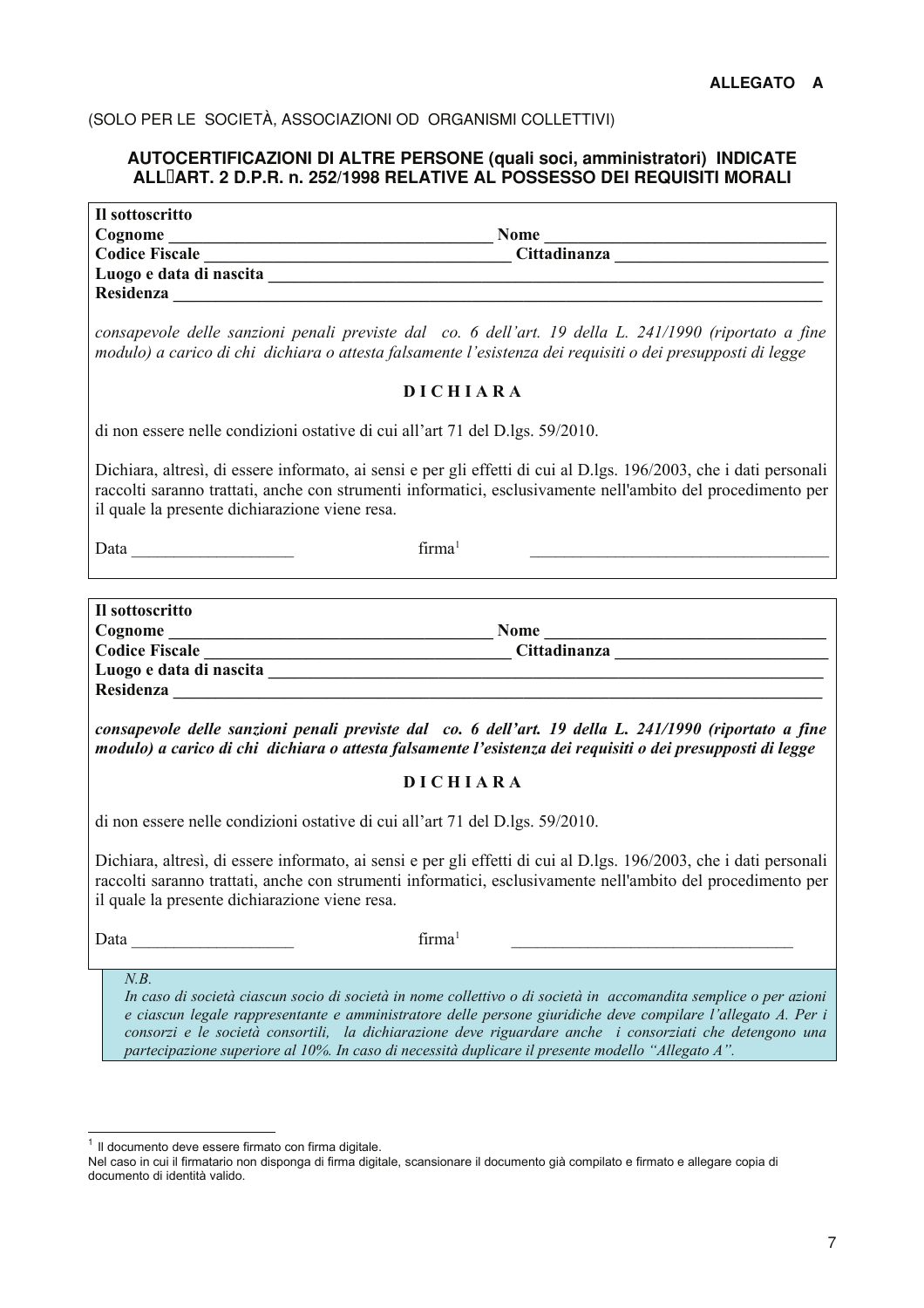### ALLEGATO B

#### DICHIARAZIONE PREPOSTO

| II/La sottoscritto/a Cognome<br>codice fiscale | 00000 |                       | nome   |                         |  |
|------------------------------------------------|-------|-----------------------|--------|-------------------------|--|
| luogo di nascita: stato                        |       | prov.                 | comune |                         |  |
| data di nascita                                |       | cittadinanza          |        | sesso M $\Box$ F $\Box$ |  |
| residenza Provincia                            |       | Comune                |        |                         |  |
| via, piazza, ecc                               |       |                       | n.     | <b>CAP</b>              |  |
| titolare<br>di                                 |       | legale rappresentante |        | preposto                |  |

#### **DICHIARA**

- a) di non essere nelle condizioni di esclusione previste dall'art. 71 del D.lgs. 59/2010, commi 1 e 2 e di essere esente da qualsiasi causa ostativa prevista negli art. 11 e 92 del T.U.L.P.S. approvato con R.D. 18/06/1931 n.773, e di essere capace di obbligarsi (art. 131 T.U.L.P.S)
- b) di essere in possesso di uno dei sequenti requisiti professionali per l'esercizio dell'attività:
	- [] essere stato iscritto nel Registro Esercenti il Commercio (REC) e di non essere stato cancellato

| presso la<br>CCIAA di |                                                                                                                            | data |  |
|-----------------------|----------------------------------------------------------------------------------------------------------------------------|------|--|
|                       |                                                                                                                            |      |  |
|                       | con n. della Sezione Ordinaria<br>con n. Dell'Elenco Speciale Preposti<br>con n. della Sezione Speciale Imprese Turistiche |      |  |

[] aver frequentato con esito positivo un corso professionale per il commercio, la preparazione o la somministrazione degli alimenti, istituito o riconosciuto dalla Regione Emilia-Romagna o da un'altra Regione o dalle Province autonome di Trento e Bolzano (allegare copia dell'attestato conseguito)

| l Centro di       |      |                     |  |
|-------------------|------|---------------------|--|
| Formazione        | sede |                     |  |
|                   |      |                     |  |
| oggetto del corso |      | anno di conclusione |  |

[] essere in possesso di un diploma di scuola secondaria superiore o di laurea, anche triennale, o di altra scuola ad indirizzo professionale, almeno triennale, nel cui corso di studi siano previste materie attinenti al commercio, alla preparazione o alla somministrazione degli alimenti (allegare copia dell'attestato consequito)

|                      | Diploma di istituto secondario/universitario |      | anno |  |
|----------------------|----------------------------------------------|------|------|--|
| I nome dell'Istituto |                                              | sede |      |  |

[] aver esercitato in proprio, per almeno 2 anni anche non continuativi nell'ultimo quinquennio, l'attività di (precisare se somministrazione, produzione o commercio di prodotti del settore alimentare):

| dal                                             |                                                                   |  | al |       |
|-------------------------------------------------|-------------------------------------------------------------------|--|----|-------|
|                                                 | ditta individuale iscritta al Registro Imprese presso la CCIAA di |  |    |       |
|                                                 | Socio lavoratore/legale rappresentante                            |  |    |       |
| 00000<br>Amministratore della società           |                                                                   |  |    |       |
| iscritta al Registro Imprese presso la CCIAA di |                                                                   |  |    | 00000 |
| Iscritto all'INPS di                            |                                                                   |  |    | 00000 |
| dal                                             | 00000                                                             |  | al | 00000 |

[ ] aver prestato la propria opera per almeno due anni anche non continuativi, nel quinquennio precedente, presso imprese esercenti l'attività nel settore alimentare o nel settore della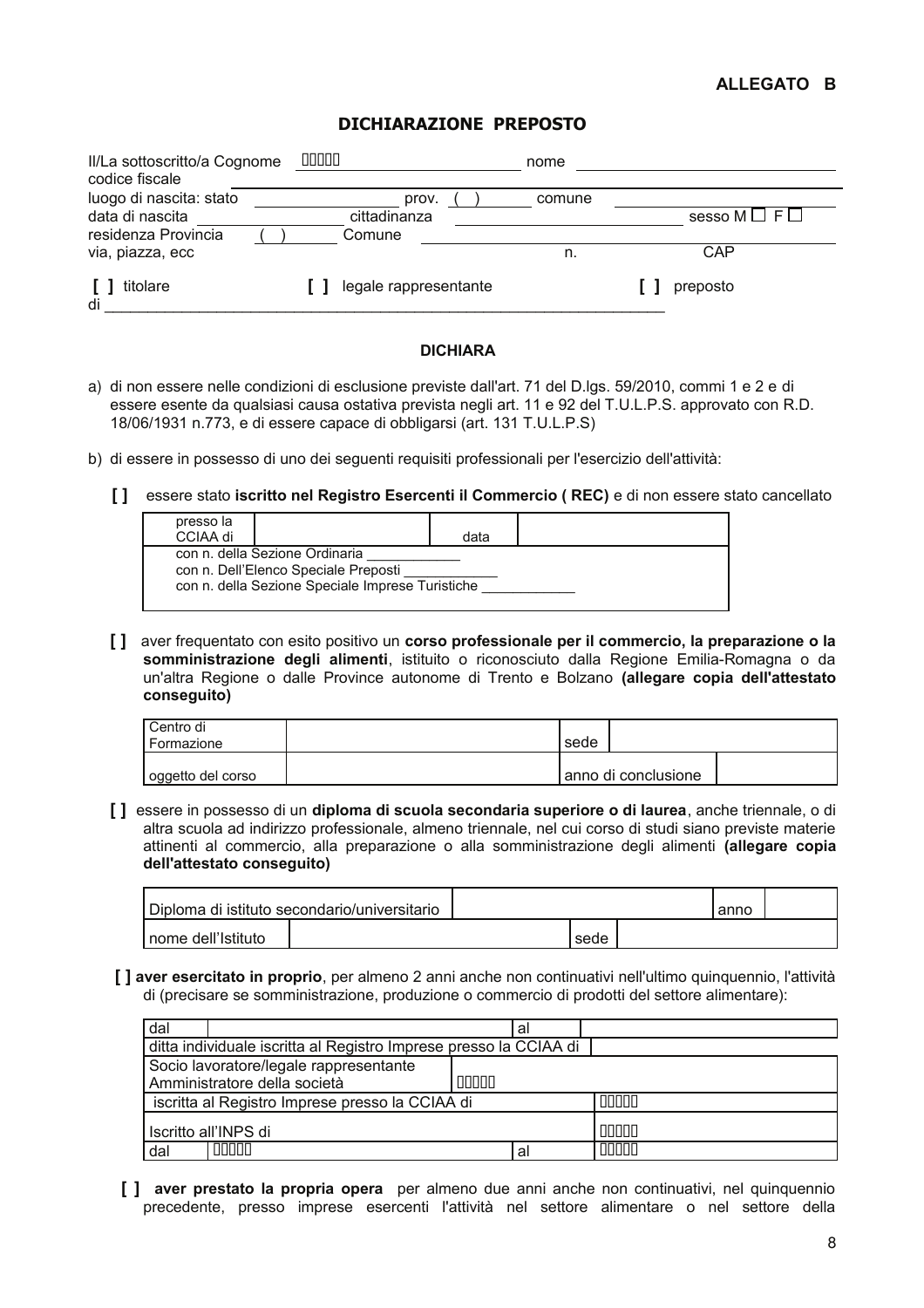somministrazione di alimenti e bevande, in qualità di dipendente qualificato, addetto alla vendita o all'amministrazione o alla preparazione degli alimenti, o in qualità di socio lavoratore, o, se trattasi di coniuge, di parente o affine entro il terzo grado dell'imprenditore, in qualità di coadiutore familiare, comprovata dall'iscrizione all'INPS:

[ ] in qualità di dipendente qualificato, addetto alla vendita o all'amministrazione o alla preparazione degli alimenti presso :

| Nome                  | Sede       |  |
|-----------------------|------------|--|
| impresa               | l impresa  |  |
| Livello inguadramento | l del CCNL |  |
| Iscritto all'INPS dal | -al        |  |
| Con la qualifica di   |            |  |

|                         | Sede       |  |
|-------------------------|------------|--|
| I Nome impresa          | l impresa  |  |
| Livello inguadramento   | I del CCNL |  |
| I Iscritto all'INPS dal | ' al       |  |
| l Con la qualifica di   |            |  |

[ ] in qualità di coadiutore - se trattasi di coniuge, parente o affine entro il terzo grado - regolarmente iscritto all'INPS

| l Nome              | Sede    |  |
|---------------------|---------|--|
| impresa             | impresa |  |
| I Iscritto all'INPS |         |  |
| dal                 | al      |  |
| quale coadiutore di |         |  |

Il sottoscritto è consapevole che,

- Secondo quanto previsto dall'art. 76 del D.P.R. 445/2000, chi rilascia dichiarazioni mendaci, forma atti falsi o ne fa uso è punito ai sensi del codice penale e delle leggi speciali in materia; - Secondo quanto previsto dall'art. 75 del D.P.R. 445/2000, qualora dal controllo delle dichiarazioni qui rese emerga la non veridicità di quanto dichiarato, decadrà dai benefici eventualmente consequenti al provvedimento emanato o formatosi sulla base della dichiarazione non veritiera; - Nel caso in cui la dichiarazione sia presentata a corredo di una segnalazione d'inizio attività (SCIA) chi dichiara o attesta falsamente l'esistenza dei requisiti o dei presupposti di legge è punito con la reclusione da uno a tre anni.

Dichiara, altresì, di essere informato, ai sensi e per gli effetti di cui al D.lgs. 196/2003, che i dati personali raccolti saranno trattati, anche con strumenti informatici, esclusivamente nell'ambito del procedimento per il quale la presente dichiarazione viene resa.

Data

 $firma<sup>1</sup>$ 

<sup>&</sup>lt;sup>1</sup>Il documento deve essere firmato con firma digitale.

Nel caso in cui il firmatario non disponga di firma digitale, scannerizzare il documento già compilato e firmato e allegare copia di documento d'identità valido.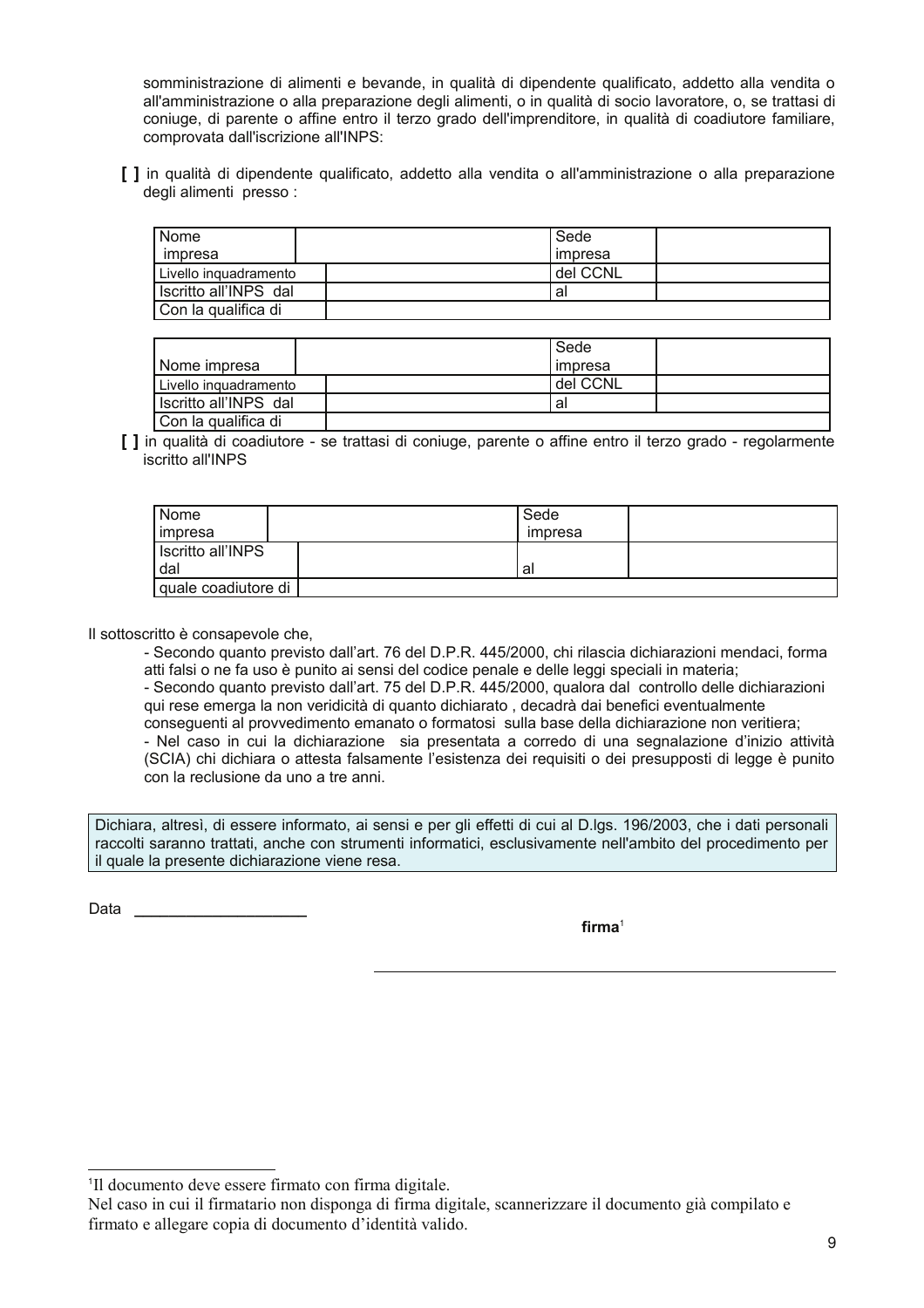# **INFORMAZIONI**

## Decreto legislativo 26 marzo 2010, n. 59

#### Art. 71 Requisiti di accesso e di esercizio delle attività commerciali

1. Non possono esercitare l'attività commerciale di vendita e di somministrazione:

a) coloro che sono stati dichiarati delinquenti abituali, professionali o per tendenza, salvo che abbiano ottenuto la riabilitazione:

b) coloro che hanno riportato una condanna, con sentenza passata in giudicato, per delitto non colposo, per il quale è prevista una pena detentiva non inferiore nel minimo a tre anni, sempre che sia stata applicata, in concreto, una pena superiore al minimo edittale;

c) coloro che hanno riportato, con sentenza passata in giudicato, una condanna a pena detentiva per uno dei delitti di cui al libro II, Titolo VIII, capo II del codice penale, ovvero per ricettazione, riciclaggio, insolvenza fraudolenta, bancarotta fraudolenta, usura, rapina, delitti contro la persona commessi con violenza, estorsione<sup>.</sup>

d) coloro che hanno riportato, con sentenza passata in giudicato, una condanna per reati contro l'igiene e la sanità pubblica, compresi i delitti di cui al libro II, Titolo VI, capo II del codice penale;

e) coloro che hanno riportato, con sentenza passata in giudicato, due o più condanne, nel quinquennio precedente all'inizio dell'esercizio dell'attività, per delitti di frode nella preparazione e nel commercio degli alimenti previsti da leggi speciali;

f) coloro che sono sottoposti a una delle misure di prevenzione di cui alla legge 27 dicembre 1956, n. 1423, o nei cui confronti sia stata applicata una delle misure previste dalla legge 31 maggio 1965, n. 575, ovvero a misure di sicurezza non detentive; (v. ora art. 67 D.lgs. 159/2011)

#### 2. omissis

3. Il divieto di esercizio dell'attività, ai sensi del comma 1, lettere b), c), d), e) e f) permane per la durata di cinque anni a decorrere dal giorno in cui la pena è stata scontata. Qualora la pena si sia estinta in altro modo, il termine di cinque anni decorre dal giorno del passaggio in giudicato della sentenza, salvo riabilitazione.

4. Il divieto di esercizio dell'attività non si applica qualora, con sentenza passata in giudicato sia stata concessa la sospensione condizionale della pena sempre che non intervengano circostanze idonee a incidere sulla revoca della sospensione.

5. In caso di società, associazioni od organismi collettivi i requisiti di cui al comma 1 devono essere posseduti dal legale rappresentante, da altra persona preposta all'attività commerciale e da tutti i soggetti individuati dall'articolo 2, comma 3, del decreto del Presidente della Repubblica 3 giugno 1998, n. 252.

6. L'esercizio, in qualsiasi forma, di un'attività di commercio relativa al settore merceologico alimentare e di un'attività di somministrazione di alimenti e bevande, anche se effettuate nei confronti di una cerchia determinata di persone, è consentito a chi è in possesso di uno dei seguenti requisiti professionali:

a) avere frequentato con esito positivo un corso professionale per il commercio, la preparazione o la somministrazione degli alimenti, istituito o riconosciuto dalle regioni o dalle province autonome di Trento e di Bolzano:

b) avere prestato la propria opera, per almeno due anni, anche non continuativi, nel quinquennio precedente, presso imprese esercenti l'attività nel settore alimentare o nel settore della somministrazione di alimenti e bevande, in qualità di dipendente qualificato, addetto alla vendita o all'amministrazione o alla preparazione degli alimenti, o in qualità di socio lavoratore o, se trattasi di coniuge, parente o affine, entro il terzo grado, dell'imprenditore in qualità di coadiutore familiare, comprovata dalla iscrizione all'Istituto nazionale per la previdenza sociale;

c) essere in possesso di un diploma di scuola secondaria superiore o di laurea, anche triennale, o di altra scuola ad indirizzo professionale, almeno triennale, purché nel corso di studi siano previste materie attinenti al commercio, alla preparazione o alla somministrazione degli alimenti.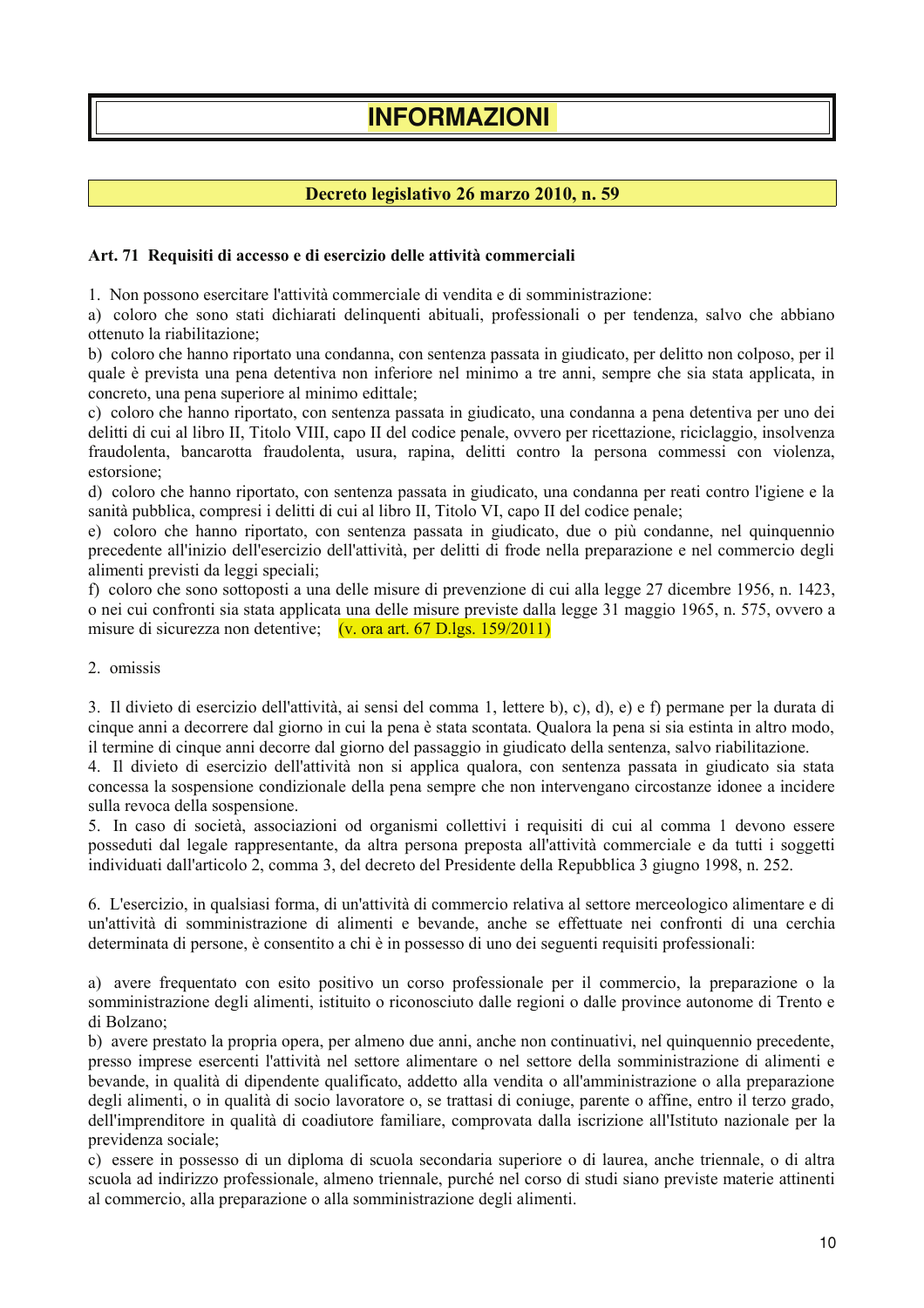#### omissis

Oltre ai requisiti professionali di cui al co. 6 dell'art 71 del D.lgs. 59/2010 sopra riportati, secondo quanto previsto

- dalla risoluzione del Ministero dello Sviluppo economico 53422 del 18/5/2010 è valido anche  $\Delta \phi$ l'esercizio in proprio dell'attività di commercio o di somministrazione per almeno due anni, anche non continuativi, nel quinquennio precedente;
- dalla risoluzione del Ministero dello Sviluppo economico n. 61559 del 31/5/2010 è valida anche  $\overline{a}$ l'iscrizione al REC (Registro Esercenti il Commercio di cui alla legge 426/1971) per il settore alimentare o la somministrazione di alimenti e bevande, purché non sia intervenuta la cancellazione dal medesimo Registro.

Per i titoli conseguiti all'estero occorre presentare apposita domanda al Ministero dello Sviluppo Economico e attendere il decreto di riconoscimento da parte dello stesso Ministero. Per ulteriori informazioni v. il sito Internet<sup>-</sup>

http://www.sviluppoeconomico.gov.it/documenti/OI/17qualificheprofessionali.pdf

# Legge 7/8/1990 n. 241

#### 19. Segnalazione certificata di inizio attività - Scia.

1. Ogni atto di autorizzazione, licenza, concessione non costitutiva, permesso o nulla osta comunque denominato, comprese le domande per le iscrizioni in albi o ruoli richieste per l'esercizio di attività imprenditoriale, commerciale o artigianale il cui rilascio dipenda esclusivamente dall'accertamento di requisiti e presupposti richiesti dalla legge o da atti amministrativi a contenuto generale, e non sia previsto alcun limite o contingente complessivo o specifici strumenti di programmazione settoriale per il rilascio degli atti stessi, è sostituito da una segnalazione dell'interessato, con la sola esclusione dei casi in cui sussistano vincoli ambientali, paesaggistici o culturali e degli atti rilasciati dalle amministrazioni preposte alla difesa nazionale, alla pubblica sicurezza, all'immigrazione, all'asilo, alla cittadinanza, all'amministrazione della giustizia, all'amministrazione delle finanze, ivi compresi gli atti concernenti le reti di acquisizione del gettito, anche derivante dal gioco, nonché di quelli previsti dalla normativa per le costruzioni in zone sismiche e di quelli imposti dalla normativa comunitaria. La segnalazione è corredata dalle dichiarazioni sostitutive di certificazioni e dell'atto di notorietà per quanto riguarda tutti gli stati, le qualità personali e i fatti previsti negli articoli 46 e 47 del testo unico di cui al decreto del Presidente della Repubblica 28 dicembre 2000, n. 445, nonché ove espressamente previsto dalla normativa vigente dalle attestazioni e asseverazioni di tecnici abilitati, ovvero dalle dichiarazioni di conformità da parte dell'Agenzia delle imprese di cui all'articolo 38, comma 4, del decreto-legge 25 giugno 2008, n. 112, convertito, con modificazioni, dalla legge 6 agosto 2008, n. 133, relative alla sussistenza dei requisiti e dei presupposti di cui al primo periodo; tali attestazioni e asseverazioni sono corredate dagli elaborati tecnici necessari per consentire le verifiche di competenza dell'amministrazione. Nei casi in cui la legge prevede l'acquisizione di pareri di organi o enti appositi, ovvero l'esecuzione di verifiche preventive, essi sono comunque sostituiti dalle autocertificazioni, attestazioni e asseverazioni o certificazioni di cui al presente comma, salve le verifiche successive degli organi e delle amministrazioni competenti. La segnalazione, corredata delle dichiarazioni, attestazioni e asseverazioni nonché dei relativi elaborati tecnici, può essere presentata mediante posta raccomandata con avviso di ricevimento, ad eccezione dei proedimenti per cui è previsto l'utilizzo esclusivo della modalità telematica; in tal caso la segnalazione si considera presentata al momento della ricezione da parte dell'amministrazione.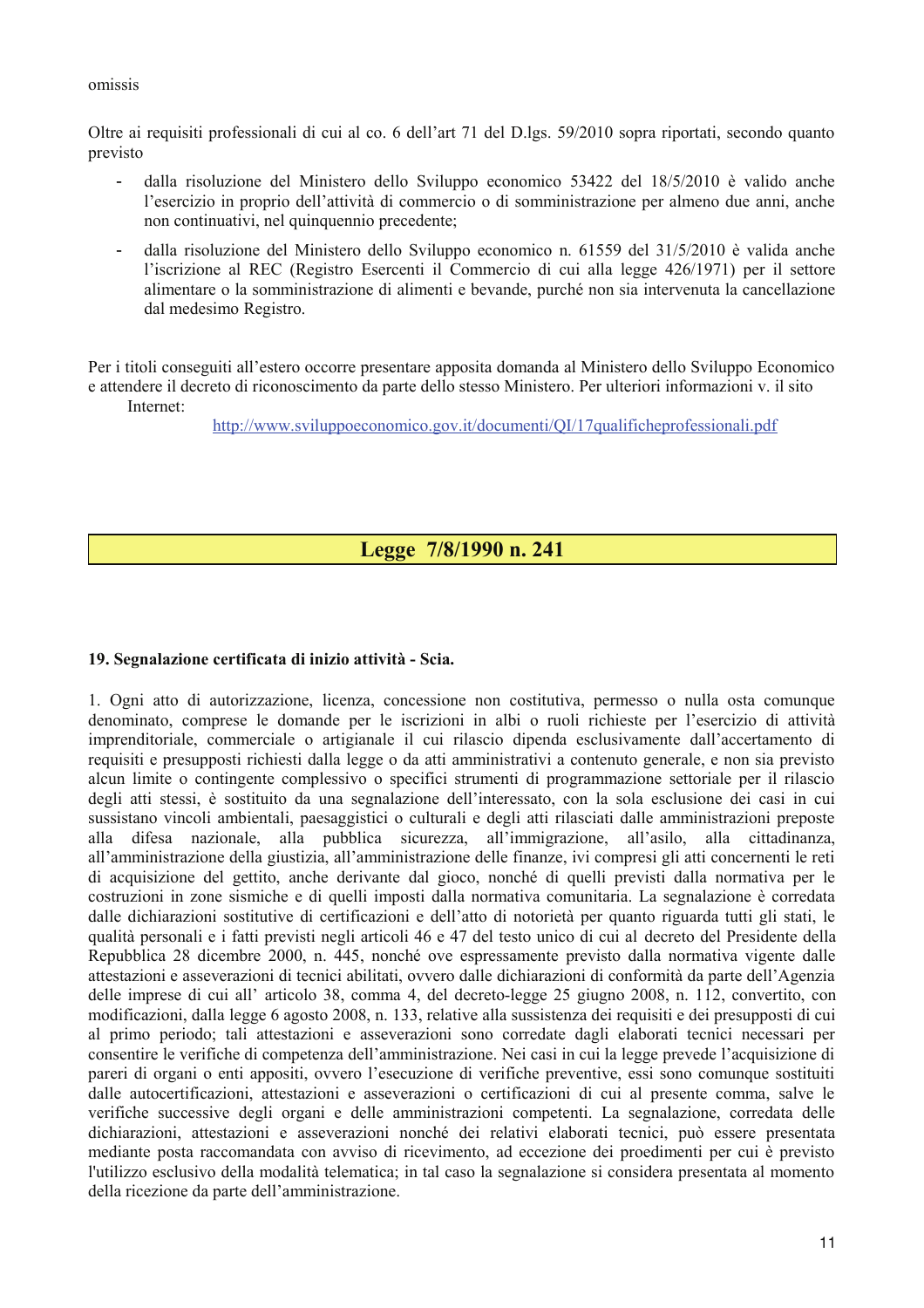2. L'attività oggetto della segnalazione può essere iniziata dalla data della presentazione della segnalazione all'amministrazione competente.

3. L'amministrazione competente, in caso di accertata carenza dei requisiti e dei presupposti di cui al comma 1, nel termine di sessanta giorni dal ricevimento della segnalazione di cui al medesimo comma, adotta motivati provvedimenti di divieto di prosecuzione dell'attività e di rimozione degli eventuali effetti dannosi di essa, salvo che, ove ciò sia possibile. l'interessato provveda a conformare alla normativa vigente detta attività ed i suoi effetti entro un termine fissato dall'amministrazione, in ogni caso non inferiore a trenta giorni. È fatto comunque salvo il potere dell'amministrazione competente di assumere determinazioni in via di autotutela, ai sensi degli articoli 21-quinquies e 21-nonies. In caso di dichiarazioni sostitutive di certificazione e dell'atto di notorietà false o mendaci, l'amministrazione, ferma restando l'applicazione delle sanzioni penali di cui al comma 6, nonché di quelle di cui al capo VI del testo unico di cui al decreto del Presidente della Repubblica 28 dicembre 2000, n. 445, può sempre e in ogni tempo adottare i provvedimenti di cui al primo periodo.

4. Decorso il termine per l'adozione dei provvedimenti di cui al primo periodo del comma 3 ovvero di cui al comma 6-bis, all'amministrazione è consentito intervenire solo in presenza del pericolo di un danno per il patrimonio artistico e culturale, per l'ambiente, per la salute, per la sicurezza pubblica o la difesa nazionale e previo motivato accertamento dell'impossibilità di tutelare comunque tali interessi mediante conformazione dell'attività dei privati alla normativa vigente.

4-bis. Il presente articolo non si applica alle attività economiche a prevalente carattere finanziario ivi comprese quelle regolate dal testo unico delle leggi in materia bancaria e creditizia di cui al decreto legislativo 1° settembre 1993, n. 385, e dal testo unico in materia di intermediazione finanziaria di cui al decreto legislativo 24 febbraio 1998, n. 58.

#### 5. abrogato

6. Ove il fatto non costituisca più grave reato, chiunque, nelle dichiarazioni o attestazioni o asseverazioni che corredano la segnalazione di inizio attività, dichiara o attesta falsamente l'esistenza dei requisiti o dei presupposti di cui al comma 1 è punito con la reclusione da uno a tre anni.

6-bis. Nei casi di Scia in materia edilizia, il termine di sessanta giorni di cui al primo periodo del comma 3 è ridotto a trenta giorni. Fatta salva l'applicazione delle disposizioni di cui al comma 4 e al comma 6, restano altresì ferme le disposizioni relative alla vigilanza sull'attività urbanistico-edilizia, alle responsabilità e alle sanzioni previste dal decreto del Presidente della Repubblica 6 giugno 2001, n. 380, e dalle leggi regionali.

6-ter. La segnalazione certificata di inizio attività, la denuncia e la dichiarazione di inizio attività non costituiscono provvedimenti taciti direttamente impugnabili. Gli interessati possono sollecitare l'esercizio delle verifiche spettanti all'amministrazione e, in caso di inerzia, esperire esclusivamente l'azione di cui all'art. 31, commi 1, 2 e 3 del decreto legislativo 2 luglio 2010, n. 104.

\*\*\*\*\*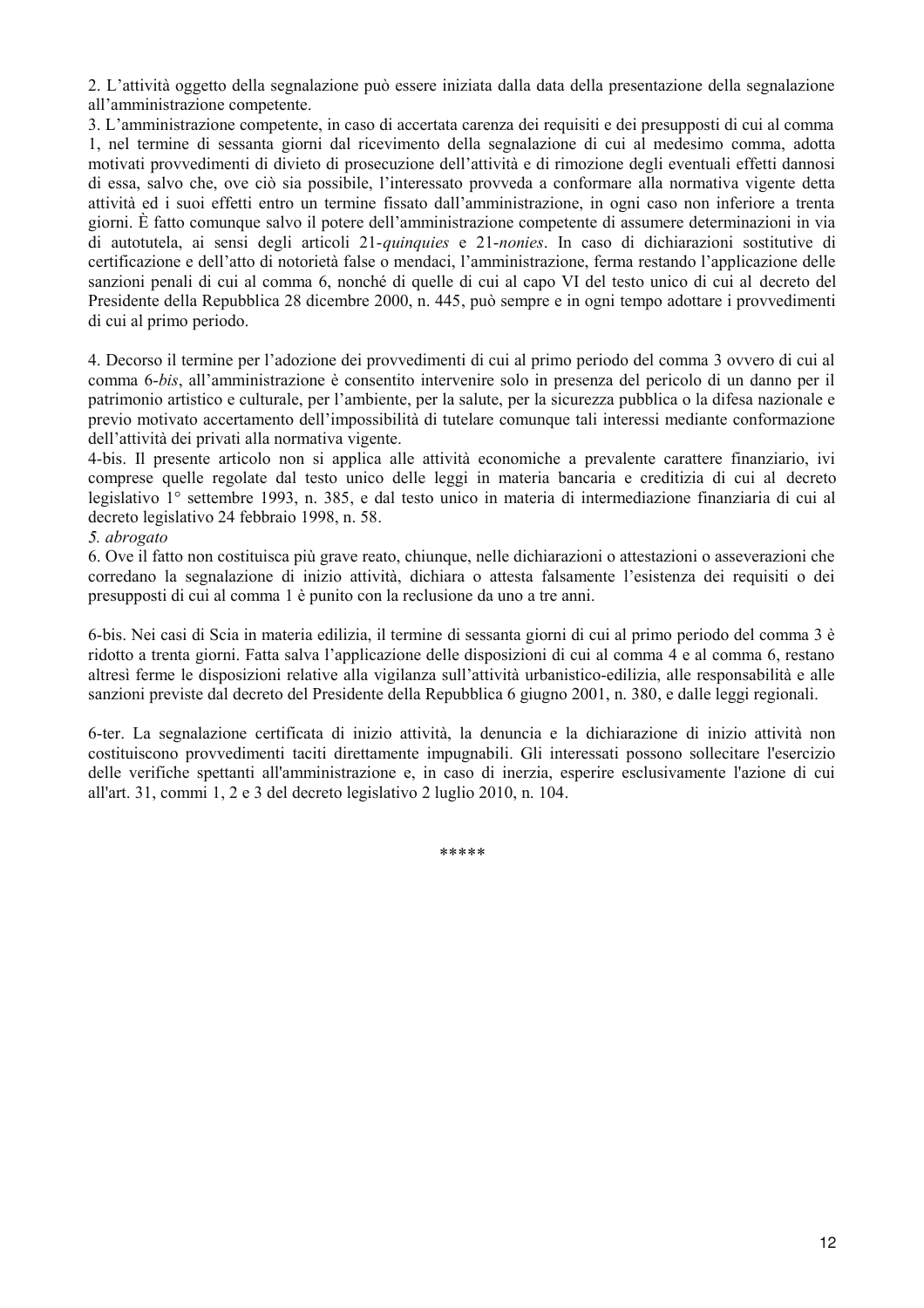# **INFORMAZIONI E AVVERTENZE**

#### **STRALCIO DI NORME** in materia di Vendita a domicilio dei consumatori

D.Lgs. 26-3-2010 n. 59 Attuazione della direttiva 2006/123/CE relativa ai servizi nel mercato interno. Pubblicato nella Gazz. Uff. 23 aprile 2010, n. 94, S.O. Attuazione della direttiva 2006/123/CE relativa ai servizi nel mercato interno. Pubblicato nella Gazz. Uff. 23 aprile 2010, n. 94, S.O.

Art. 69 Vendite presso il domicilio dei consumatori

1. La vendita al dettaglio o la raccolta di ordinativi di acquisto presso il domicilio dei consumatori è soggetta a dichiarazione di inizio di attività (leggasi SCIA) da presentare allo sportello unico per le attività produttive del comune nel quale l'esercente, persona fisica o giuridica, intende avviare l'attività, ai sensi dell'articolo 19, della legge 7 agosto 1990, n. 241.

5. L'attività di incaricato alla vendita diretta a domicilio di cui all'articolo 3, comma 3, della legge 17 agosto 2005, n. 173, per conto di imprese esercenti tale attività non è soggetta alla dichiarazione di cui al comma 1, ma esclusivamente all'espletamento degli adempimenti previsti ai commi 4, 5 e 6 dell'articolo 19 del decreto legislativo 31 marzo 1998, n. 114.

#### L. 17-8-2005 n. 173 Disciplina della vendita diretta a domicilio e tutela del consumatore dalle forme di vendita piramidali. Pubblicata nella Gazz. Uff. 2 settembre 2005, n. 204.

3. Attività di incaricato alla vendita diretta a domicilio.

1. L'attività di incaricato alla vendita diretta a domicilio, con o senza vincolo di subordinazione, è soggetta all'obbligo del possesso del tesserino di riconoscimento di cui all'articolo 19, commi 5 e 6, del decreto legislativo 31 marzo 1998, n. 114, e può essere svolta da chi risulti in possesso dei requisiti di cui all'articolo 5, comma 2, del medesimo decreto legislativo.

2. L'attività di incaricato alla vendita diretta a domicilio senza vincolo di subordinazione può essere esercitata come oggetto di una obbligazione assunta con contratto di agenzia.

3. L'attività di incaricato alla vendita diretta a domicilio senza vincolo di subordinazione può essere altresì esercitata, senza necessità di stipulare un contratto di agenzia, da soggetti che svolgono l'attività in maniera abituale, ancorché non esclusiva, o in maniera occasionale, purché incaricati da una o più imprese.

4. La natura dell'attività di cui al comma 3 è di carattere occasionale sino al conseguimento di un reddito annuo, derivante da tale attività, non superiore a 5,000 euro.

5. Resta ferma la disciplina previdenziale recata dall'articolo 44, comma 2, ultimo periodo, del decreto-legge 30 settembre 2003, n. 269, convertito, con modificazioni, dalla legge 24 novembre 2003, n. 326.